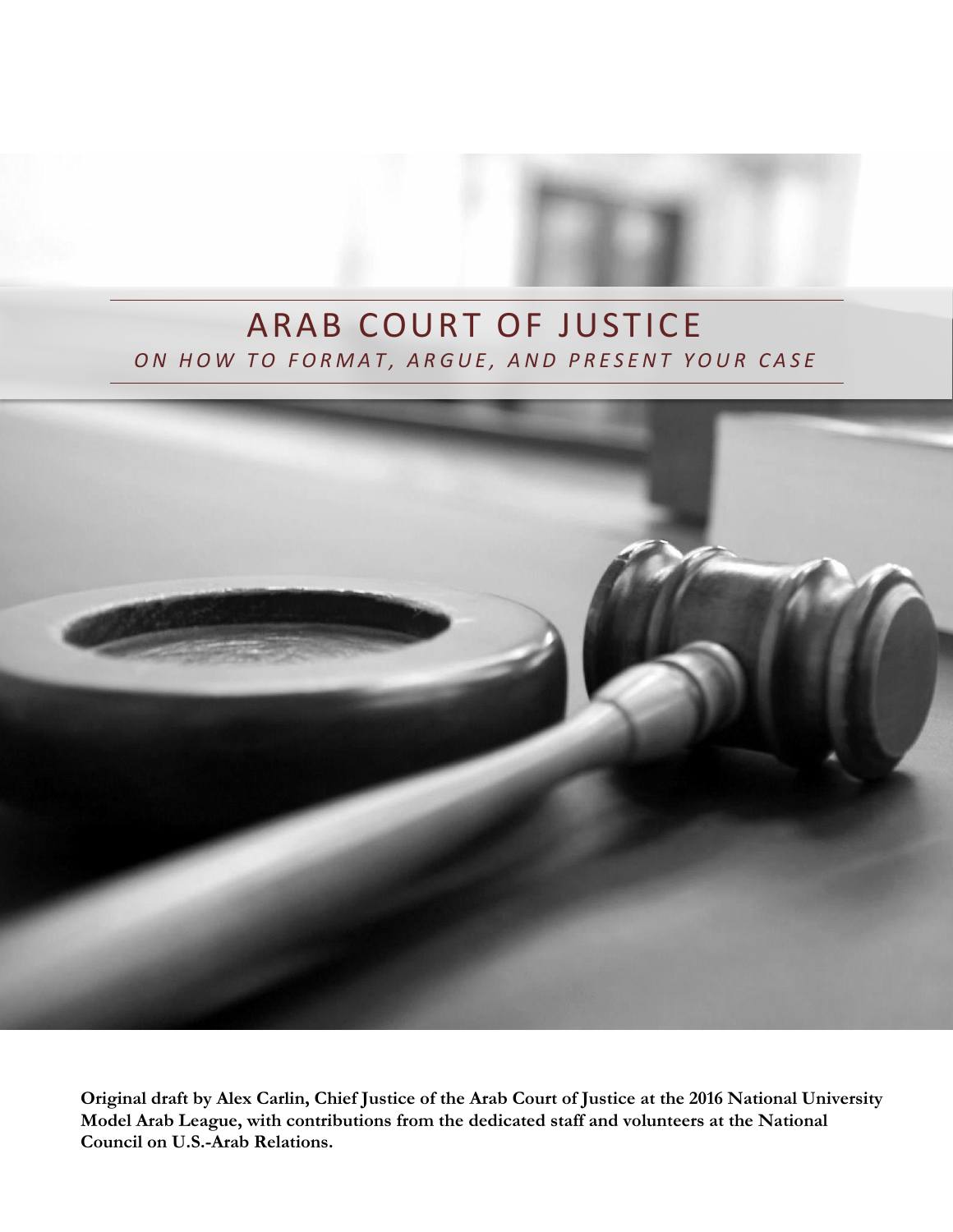<span id="page-1-0"></span>

# **CONTENTS**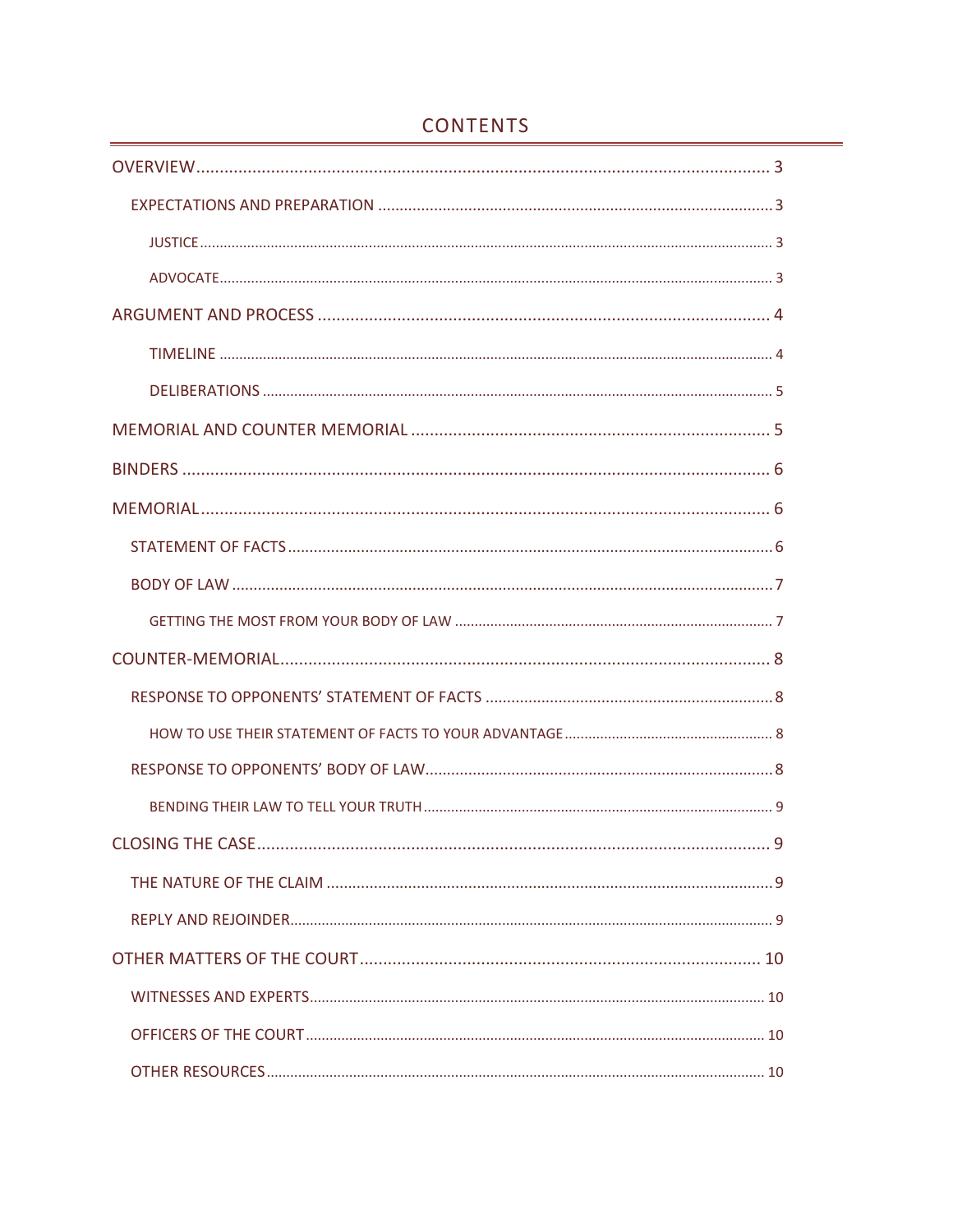#### **OVERVIEW**

#### EXPECTATIONS AND PREPARATION

<span id="page-2-0"></span>Preparing for the ACJ may be daunting, as it is rather different from the traditional committee style debate that delegates are used to and train for. However, the Court offers a much more intimate setting, where participants take on dual roles as both a Justice and Advocate.

#### **JUSTICE**

<span id="page-2-1"></span>Delegates in the ACJ portray two different roles: Justice and Advocate. As Justice, the delegate will be considered an individual entity, separate from their partner, if they have one. They will hear the case before them with impartiality, considering all the facts and relevant law brought before the Court. Your job as Justice is to rule in the case being presented. This means that you listen to the various arguments made, engage with the concepts in a legal framework, and ask Advocates questions to clarify aspects of their case. During deliberations, Justices are the ones who decide the outcome of the case; whether it was in favor of one party or another, whether the nature of the claim is justified, or whether the case should be dismissed.

There are a great many ways to prepare for your case, but first among them is of course gaining an understanding of the relevant bodies of law that are likely to be presented. As a Justice, you will be hearing and weighing in on complex and differing cases that will be invoking a multitude of precedencies and treaties. As such, it is best to understand the basics of these cases so that the delegate may make informed questions, form their own interpretation of the document, and to be able to weigh the applicability of the document to the case at hand. Similarly, reading through treaties and past decisions by the various supranational courts will allow for the Justices to draft decisions that reflect theories of judicial thought.

Justices are not expected to understand the detailed facts of the cases, or have specialized knowledge of the topic. For the purpose of fostering debate, Justices are supposed to consider the case with a veil of ignorance. The facts, information, legal treaties, and associated case materials that are specifically presented by counsel are all that are to be considered when weighing a decision. This comes into crucial importance later, with both the statements of facts, law, and the compilation of the Advocate's case binders.

#### ADVOCATE

<span id="page-2-2"></span>As an Advocate, you are responsible for presenting your case to the Justices. In your role as Advocate, you will present your case, try to tear down your opposing counsel's case, and be subjected to questions from the other side and the Justices. Your job is to advocate for your country and your nature of the claim.

To prepare for the Advocate role, be sure to finish your Memorial or Counter-Memorial early. Getting it done on time will ensure that debate will be fruitful, as well as allowing more time to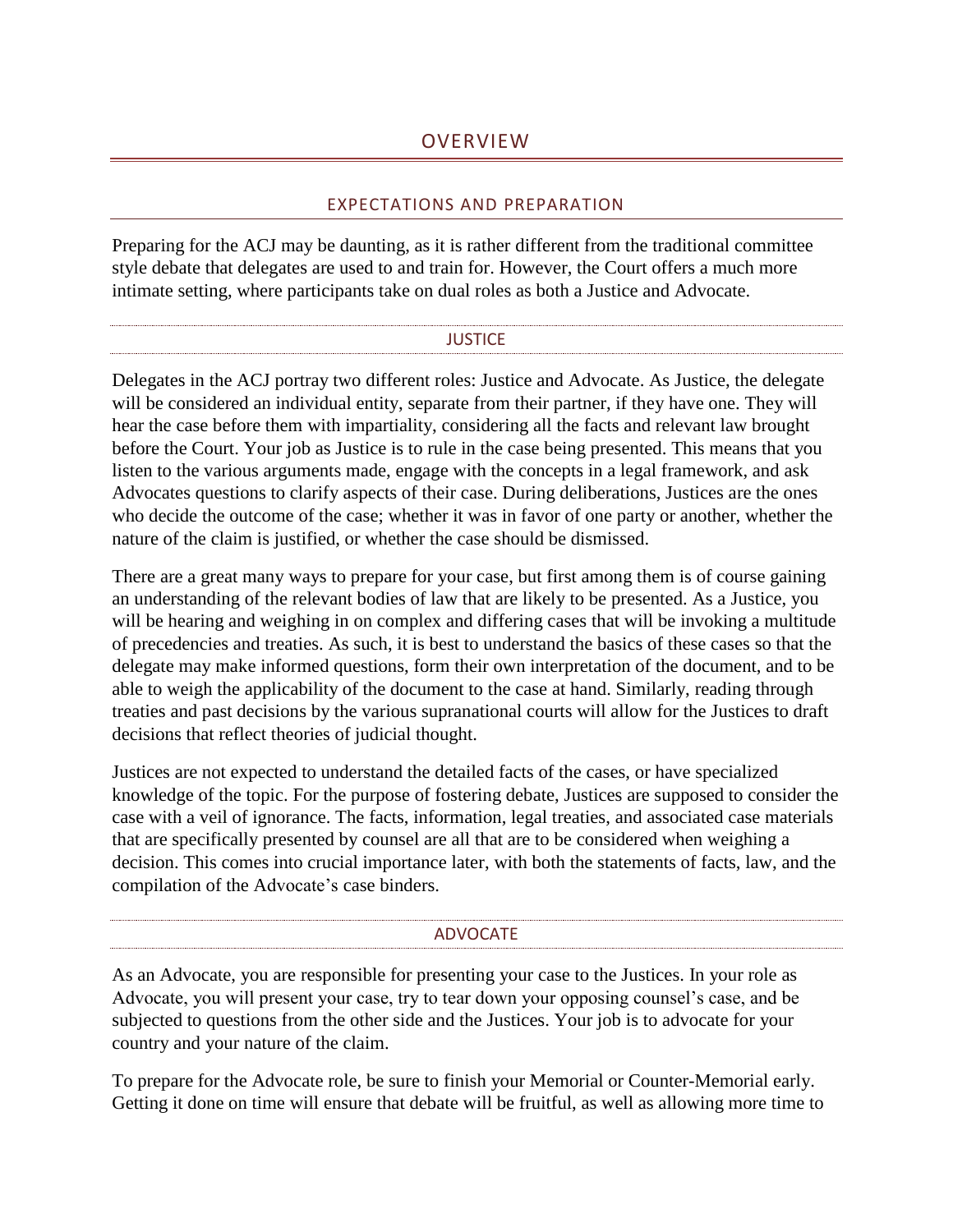understand the complexities of the case. Reading the Memorial and practicing speeches for the case will be important as well. If you have a partner, you should coordinate with them in the creation of legal argumentation as well as in how you two wish to divide speaking time so that both partners can have a chance to argue. Case order will be announced at the first day of conference, so delegates should be prepared to argue at any point throughout.

It is important to remember that the delegates will be acting independently for awards purposes when fulfilling the role of Justice, but together when acting as Advocate(s). When being a Justice, the views you represent are your own, and need not be in sync with those of your partner.

Delegates should also be sure to read the [Statute of the Arab Court of Justice.](http://ncusar.org/modelarableague/resources/Statute_of_the_ACJ.pdf)

<span id="page-3-0"></span>Additionally, delegates may win awards as Advocate(s) despite losing their case, as voting for awards is based on the strength of the argument rather than who wins.

# ARGUMENT AND PROCESS

The ACJ does not operate primarily under traditional parliamentary procedure. Instead, delegates will be either presenting their case as Advocates or acting as Justices, both of which have a different set of expectations and rules.

#### TIMELINE

<span id="page-3-1"></span>To begin with Advocate(s), the two arguing parties will alternate between speaking and listening. The Advocate(s) that brought forth the Memorial will be allotted an uninterrupted twenty minutes in order to present their facts and body of law. After which, they will face crossexamination for five minutes from the Defendant—the Advocate arguing for the Counter-Memorial. Lastly, Advocate(s) presenting the Memorial will have a question and answer period from the Justices. This process will then be repeated with the Defendant, or Advocate(s) for the Counter-Memorial, who in addition to presenting facts and their body of law may use the time to refute the previous counsel's case, both facts and law.

Justices meanwhile will diligently listen to the nuances of the case. Taking notes is encouraged. Justices are also advised to prewrite questions as the case develops, as this is another technique to ensure that important distinctions are not missed. During the question and answer period, the Chief Justice will call upon Justices to ask questions to the Advocate(s). Aside from deliberations, the question-and-answer period is the only chance for justices to demonstrate their skills, so it is crucial to form questions that are designed to poke holes in facts of the case, interpretation, or to clarify when necessary. Questions can be combative, and if you find that the case was unconvincing, it is entirely in your purview as a justice to dismantle it as best you can with your questions. The opposite is also true, if you think that the Advocate(s) made some good points, but think that another strain of argument may be beneficial to the case, questions can be framed to push them into embracing that view.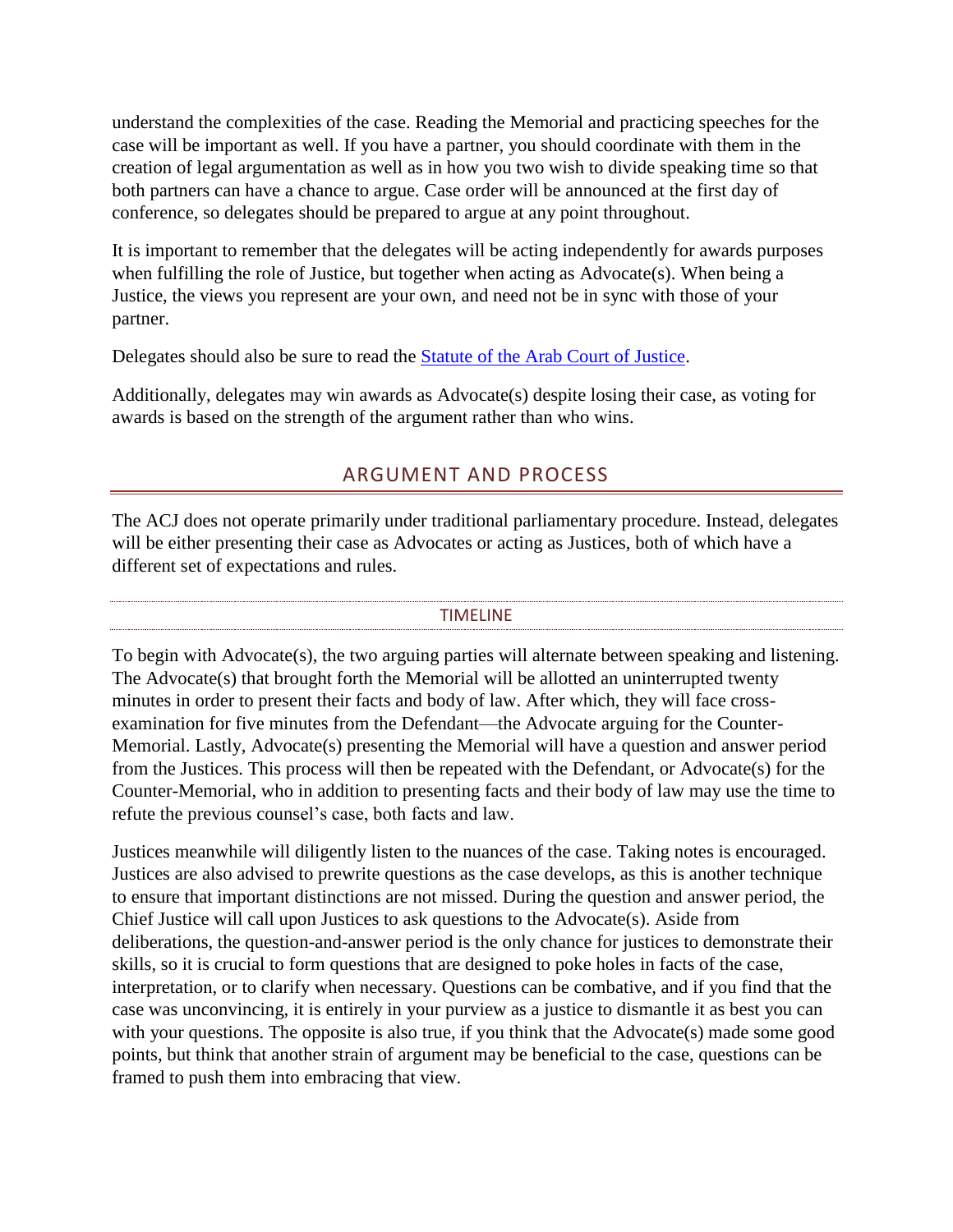#### **DELIBERATIONS**

<span id="page-4-0"></span>After both Advocates have presented their arguments, they will be asked to leave the room. Once this occurs, deliberations begin. Justices will be engaged in weighing the case and drafting decisions. This portion of the debate mirrors traditional committee procedure, as the Chief Justice operates more as a typical chair, taking motions for un-moderated caucuses, moderated caucuses, suspensions of the rules, and other procedural motions. Justices will deliberate in the allotted time, with decisions being submitted to the Chief Justice at the end of the allotted time. The Chief Justice may grant an extension to this deadline, though it is important to note that only a paragraph of the Opinion will be read at the Summit Session.

Decisions are composed differently from traditional resolutions, as they typically take paragraph form. Justices are not limited by the need for signatories, and may choose to author decisions independent of the room. Justices may choose to agree with the majority opinion, dissent, or agree but for a different rationale. As part of their Memorial or Counter-Memorial, Advocates will include a nature of the claim wherein they specifically outline the remedies or actions they wish the Court to mandate if the Court finds in favor of their argument. Justices should know that they are in no way bound to awarding these actions, and may instead take other action or may choose inaction through dismissing a case or not siding with either party.

Justices are **NOT** allowed to discuss any deliberations with the parties who argued the case at any time during the conference. Decisions will be announced and read at the Summit Session, at which point the parties will learn of whether or not they succeeded in winning the case.

# MEMORIAL AND COUNTER MEMORIAL

<span id="page-4-1"></span>The Memorial or Counter-Memorial is the sum of all your case materials, compiled in your binder, to be presented and argued before the ACJ. The Memorial or Counter-Memorial will be written and compiled well before the Court trial date. The National Council and the Chief Justice will send out the case descriptions and role assignments. The Chief Justice will then be responsible for ensuring that the timetable will be followed. The ACJ, unlike other roles at conferences, requires significant work to be submitted prior to arrival. Failure to meet the deadlines of the ACJ will result in a poor debate atmosphere and possible sanctions.

The reason that the submission deadlines must be stringent is that after the Memorial is completed, it will be provided to the opposing Advocate(s), who will use the memorial to draft their response, the Counter-Memorial. Without sufficient time to examine the Memorial, the Counter-Memorial will be lacking and the opposing Advocate(s) will be less prepared.

Further responses are allowed after the Counter-Memorial is submitted, with the possibility that both parties will be able to submit additional documents; however, without commitment by both sides to following the guidelines, this will be unlikely, as it is important to ensure equal preparation time for both parties.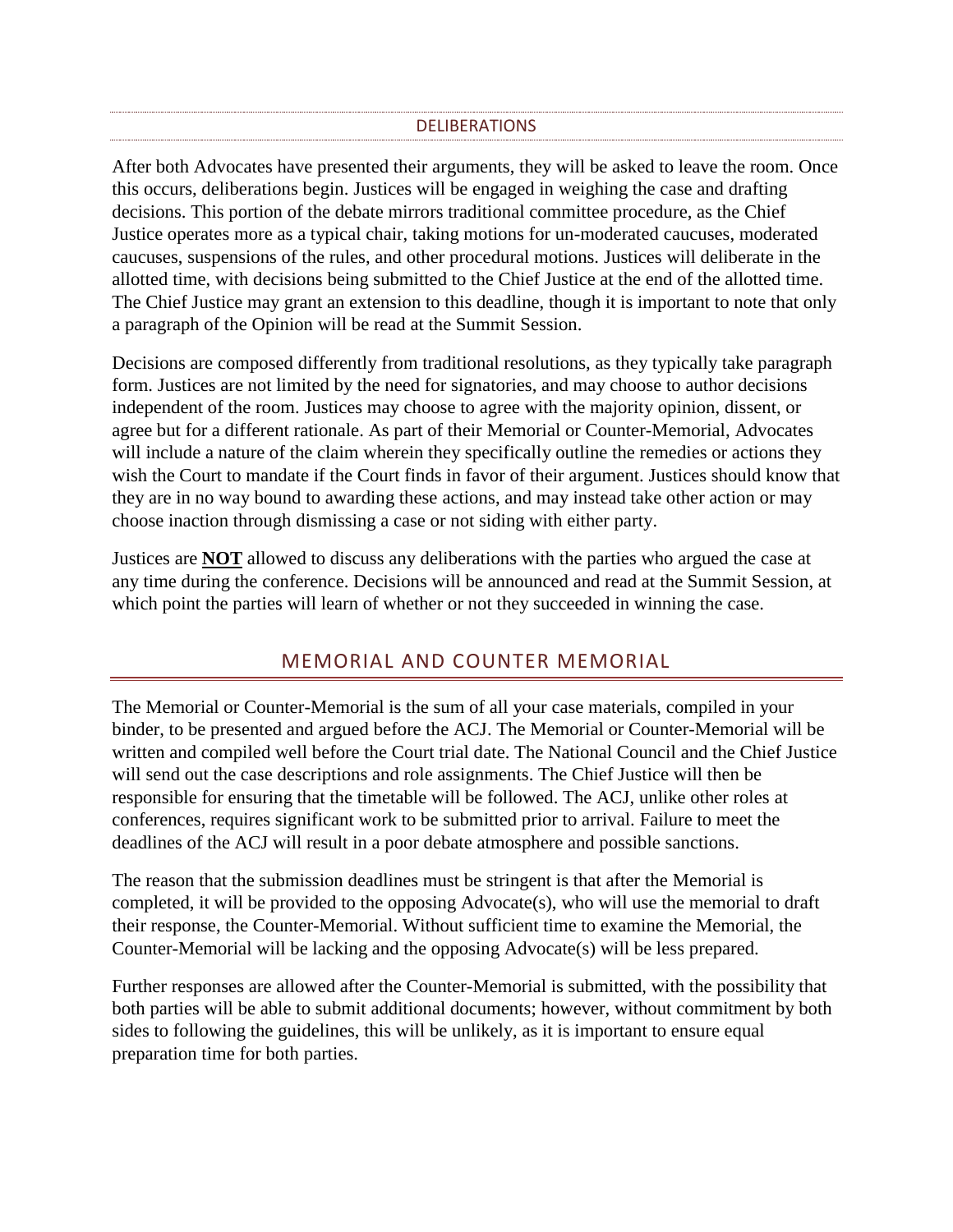<span id="page-5-0"></span>Guides for both the Memorial and Counter-Memorial are provided among the Court documents on the National Council's website.

### BINDERS

Delegates are no doubt used to the compilation of research material for usage in conference. It is a useful tactic to organize thoughts and ensure that the sources necessary to debate properly are easily available. In the ACJ, binders are mandatory and will be examined by the room.

The binders for the ACJ are where all evidence is to be provided to the court. A well-made binder should contain multiple reports, news stories, treaties, and of course a copy of either the Memorial or Counter-Memorial.

It is important to be comprehensive and organized in the compilation of your binder, as **ONLY** the information included within is to be considered by the Court. If a delegate offers up any claims or evidence that then is not included in their binders, it will be dismissed by the Court and will adversely affect the strength of the argument.

Similarly, it is important that the binder be well organized for the same reason. If Justices struggle to find a particularly important piece of information or clause, again it may be disregarded.

The best practice for the binders is to create a table of contents and sections corresponding to the parts of the case (statement of facts, relevant law, etc.). This way, information is easily found, allowing justices to find the information necessary to answer questions that may be raised once the Advocates have left the room. Advocates should feel free to highlight important sections in articles to draw attention to the passages.

# MEMORIAL

## STATEMENT OF FACTS

<span id="page-5-2"></span><span id="page-5-1"></span>Often times, with the nature of the cases that come before the ACJ, it can be tough to find a great deal of unambiguously credible sources. Sometimes, even finding any detailed reports can be difficult. This makes research problematic and can lead to conflicting narratives between the two sides in a case, where facts become an area of contention within the case itself. This is both to be expected and desired in an ACJ case. The framing of an issue is as equally important as the law to be considered. In order to improve one's chances to win the case, the judges must be convinced that the narrative that is provided is the one that is the truest.

What is important then is to offer a believable, consistent narrative (in addition to being as thorough as possible). Justices are only exposed to the information that the two sides present, and thus will have to rely more or less on the facts provided by one side or the other. That is why Advocates should seek to maximize believability, searching for the stories that best support their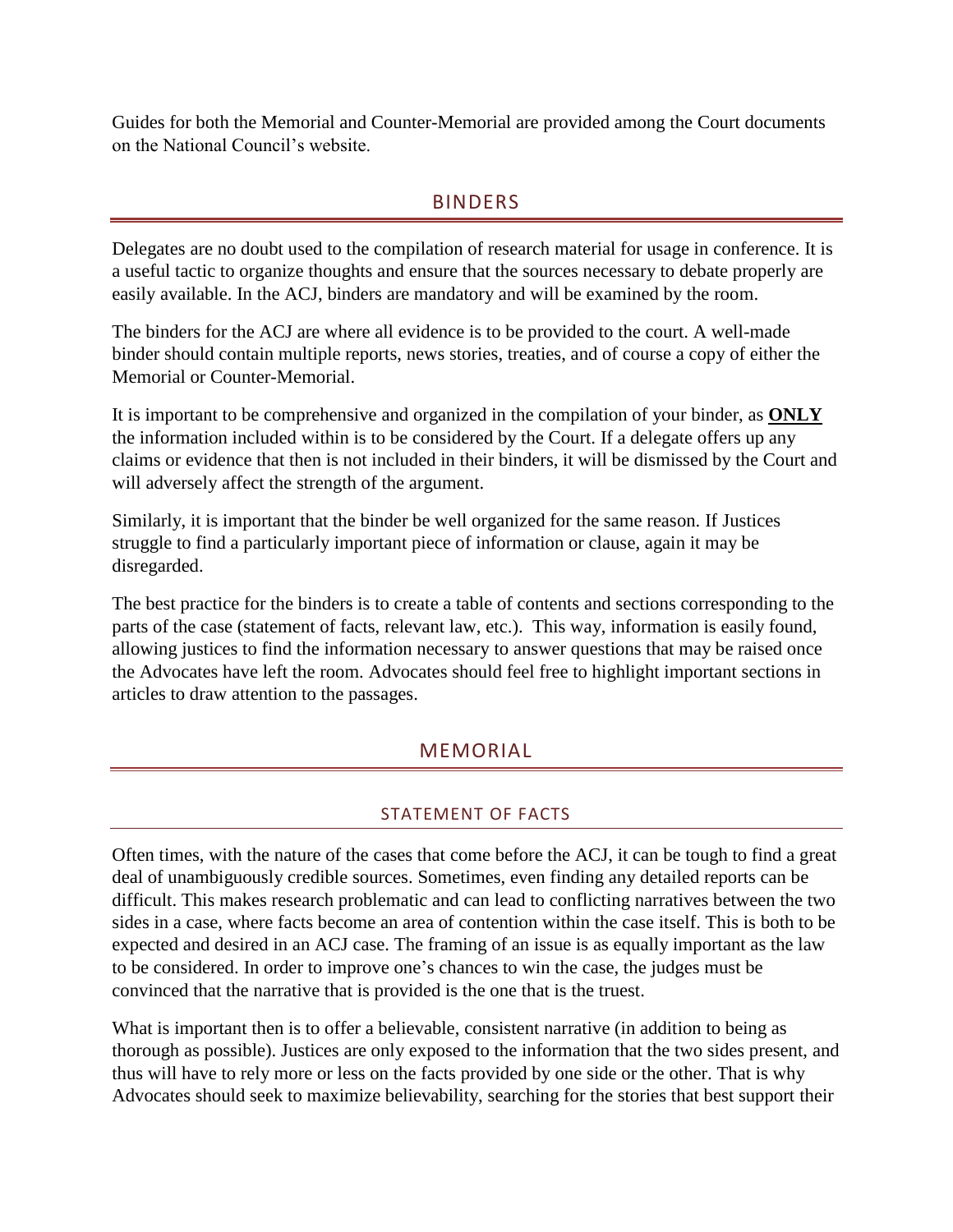desired outcome. Anticipating the likely framing by the opposing side and seeking to undermine it through what information is included is another viable strategy.

The Statement of Facts section will be written in paragraph form. Delegates are to write as representatives of the state and for the Court, but are free to interpret facts, relate it to their suit, be forceful and condemning toward the opposing Advocate(s), and even espouse their bias provided that it is at least partially supported by evidence. Delegates do not need to include every statistic or reference each article in this section, so long as those materials are included in the binder. However, delegates must include footnotes to help direct the Justices in finding information from the Statement of Facts that are important to the case.

### BODY OF LAW

<span id="page-6-0"></span>The Body of Law provided by both counsels is the crux of the argument, to be included in the section entitled "Legal Grounds on Which the Claim is Based," and its strength will decide the case. This section involves combing through treaties, past arguments, and deciding on precedents. It is often the longest and most taxing portion of preparing for the ACJ.

In order to be effective in this section, both sides of the case must take into consideration many factors. First and foremost, that focusing on too many veins of argument will weaken the case. Working around a theme or central precedent or body of law and including other corroborating arguments produces a stronger overall argument.

## GETTING THE MOST FROM YOUR BODY OF LAW

<span id="page-6-1"></span>Delegates will create this section by pulling relevant clauses from treaties that directly apply to the case and support their position. They will then outline how they interpret the legal text cited and formulate their argument around the language. There are many ways to format this section, and it is entirely left up to the delegates. Examples are: for each clause, include an accompanying body of text to explain its relevance, to have blocks of clauses that are then argued, or to include all treaty language at the start and then write all legal interpretation, referencing specific clauses or articles when necessary. Any method can be used, as well as other formats—whatever is best believed to convey the point of the argument. It is necessary, though, to include argumentation written by the delegates at some point within this section.

Ensuring the applicability of the treaties is paramount. The treaties chosen should have international standing with multiple parties having entered into force, and preferably entered into customary law. If the two states arguing before the Court are party to the treaty, then this will also suffice. Bilateral agreements between the two states arguing before the court are similarly valuable.

It is not necessarily true that more treaties equate to a stronger case; however, showing that the law one cites is universal is a boon to any argument that Advocates may make. Illustrating the similarities and overlapping languages between statutes and treaties will make it more difficult for the opposing Advocate(s) to dispute the relevancy of the text or the interpretation out forth. If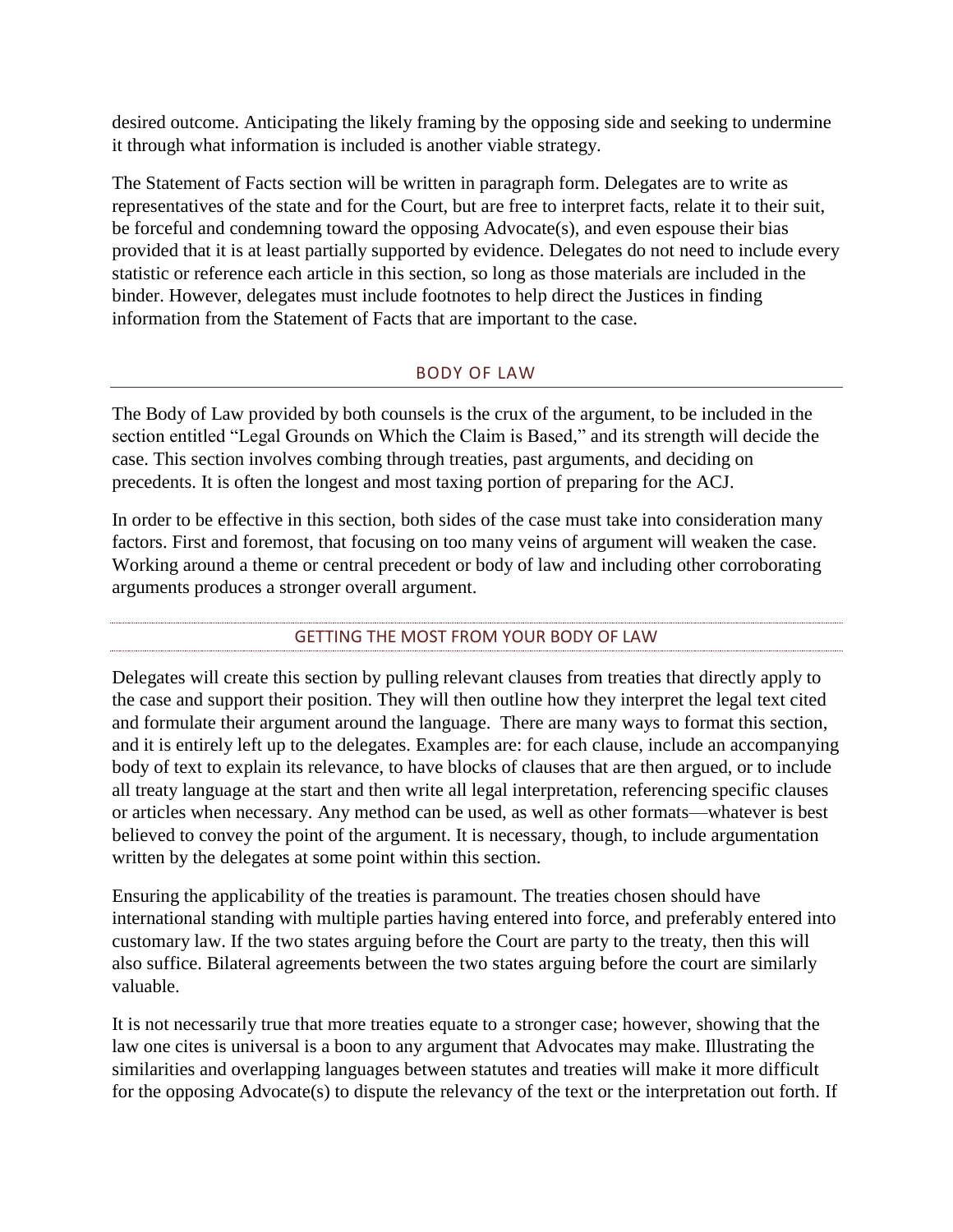there are relevant court cases by past Courts in the international community that seems as though it may apply, feel free to include those as well.

<span id="page-7-0"></span>Though allowed for by the Arab League Charter, the ACJ is a fictional body. Thus, there is no history of the Court, allowing for the tone of the ACJ to be molded by the participants year to year. The Justices will decide what law will and will not be considered as applying to the Court, and it is then up to the Advocates to convince them to include their particular treaties.

# COUNTER-MEMORIAL

## RESPONSE TO OPPONENTS' STATEMENT OF FACTS

<span id="page-7-1"></span>The fight to control the narrative and facts of the case is contentious, and the response to the Memorial's Statement of Facts allows for unfavorable points to be challenged.

Specific facts and statistics can be directly contradicted by figures that are provided in the Counter-Memorial. Attacks on the credibility or impartiality of the reports or news stories are also welcomed.

### HOW TO USE THEIR STATEMENT OF FACTS TO YOUR ADVANTAGE

<span id="page-7-2"></span>If there are holes in the narrative, gaps, conflicting figures, or editorialization, those too should be exploited in your response. Be sure to comb through the sources provided for the Statement of Facts, so that any weak points are exposed. Other areas to focus on for leverage will be articles dated from long ago, a reporter who has a history of bias, retractions from the paper, the owners of the paper or the government's influence on it, or any other number of issues that may arise relating to ethical journalist practices.

As for the composition, this section also takes paragraph form. Directly challenging the legitimacy of the claims put forth is the best way to successfully persuade the Justices to adopt your Statement of Facts rather than your opposing counsel's. Directly quoting the Memorial, and refuting specific lines, is a possible strategy. Or the Advocate(s) can take a wider approach, in which the overall narrative is challenged rather than specific claims. The best Counter-Memorials will attempt to dismantle both the minutiae and overarching claims. Still, when a particular fact or claim is especially damaging to your case, focusing in on that item to dismiss it as fully as possible is advised.

<span id="page-7-3"></span>In a particularly contentious case, Justices may unavoidably have biases when entering the room. While this is directly discouraged, it is also unavoidable. What is important then in a response, or even in the creation of your statement of facts, is that you are still willing to fight against these preconceived views, and if done well enough, the opponent's statement of facts may still be effectively countered, even if they represent the views of the majority of the room.

RESPONSE TO OPPONENTS' BODY OF LAW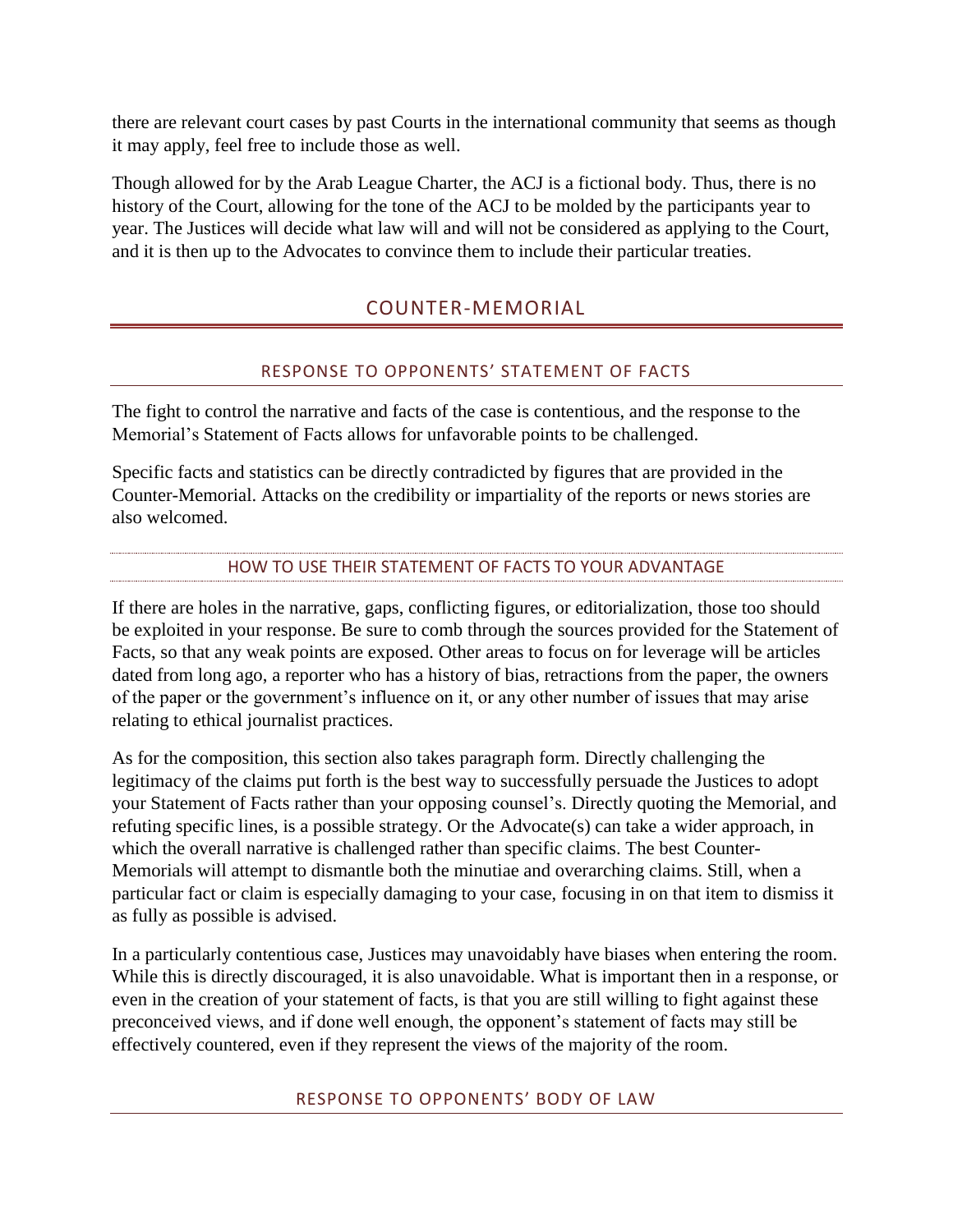The Advocate(s) for the Counter-Memorial has the right to respond to the law included in the Memorial as well. This is a wonderful opportunity to dispel as many of the claims by the side that brought forth the suit. Specifically, this section of the counter memorial should examine the treaties, clauses, and precedents set forth in the memorial, and sow doubts.

#### BENDING THEIR LAW TO TELL YOUR TRUTH

<span id="page-8-0"></span>This can be done in a number of ways. Strategies include offering different interpretations of clauses that the opposing Advocate(s) cited in an attempt to sway Justices into a different mode of thinking. This is perhaps the most frequently used option, and should often be used in conjunction with other methods. When done properly it can be very powerful. Whether choosing to highlight a specific portion of an article that implies a different application of the law or arguing that the text as a whole is improperly referenced, whether through misinterpretation or in non-applicability, this section of the Counter-Memorial is extremely useful.

There is also the option to cite further clauses from the same treaty to spell doubts about the document's relevance to the case at hand or to directly contradict the opposing Advocate's interpretation.

Challenging the relevance of the treaty can be invoked for several other reasons besides its alignment with the case, including anything from: the year the document entered into effect, the presence of superseding treaties, challenging if the document has entered into customary law, if courts in the past have interpreted the document differently, or if the member states of the Arab League or even the representatives of the nations presenting the case are signatories.

<span id="page-8-1"></span>Advocates are also encouraged to attack the precedents that are set forth in the opposing Advocate's Body of Law through citing past interpretations, offering their own, or a combination of the two.

# CLOSING THE CASE

#### THE NATURE OF THE CLAIM

<span id="page-8-3"></span><span id="page-8-2"></span>This is the final section of the Memorial or Counter-Memorial. In it you outline the actions that you wish to see the Court take. The actions should be both realistic and remedial. There is no limit as to how many "asks" can be put forth before the Court, but it is best to ensure that they do not overstep or are unrelated, as Justices will be less likely to consider them. It is important to ensure that the "asks" in this section offer a clear remedy of the situation or else the case will suffer. In some cases, the "ask" may consist of asking the Court to not respond, delay action, or dismiss the case. There is no limit to the type of "ask" advocates may pose.

#### REPLY AND REJOINDER